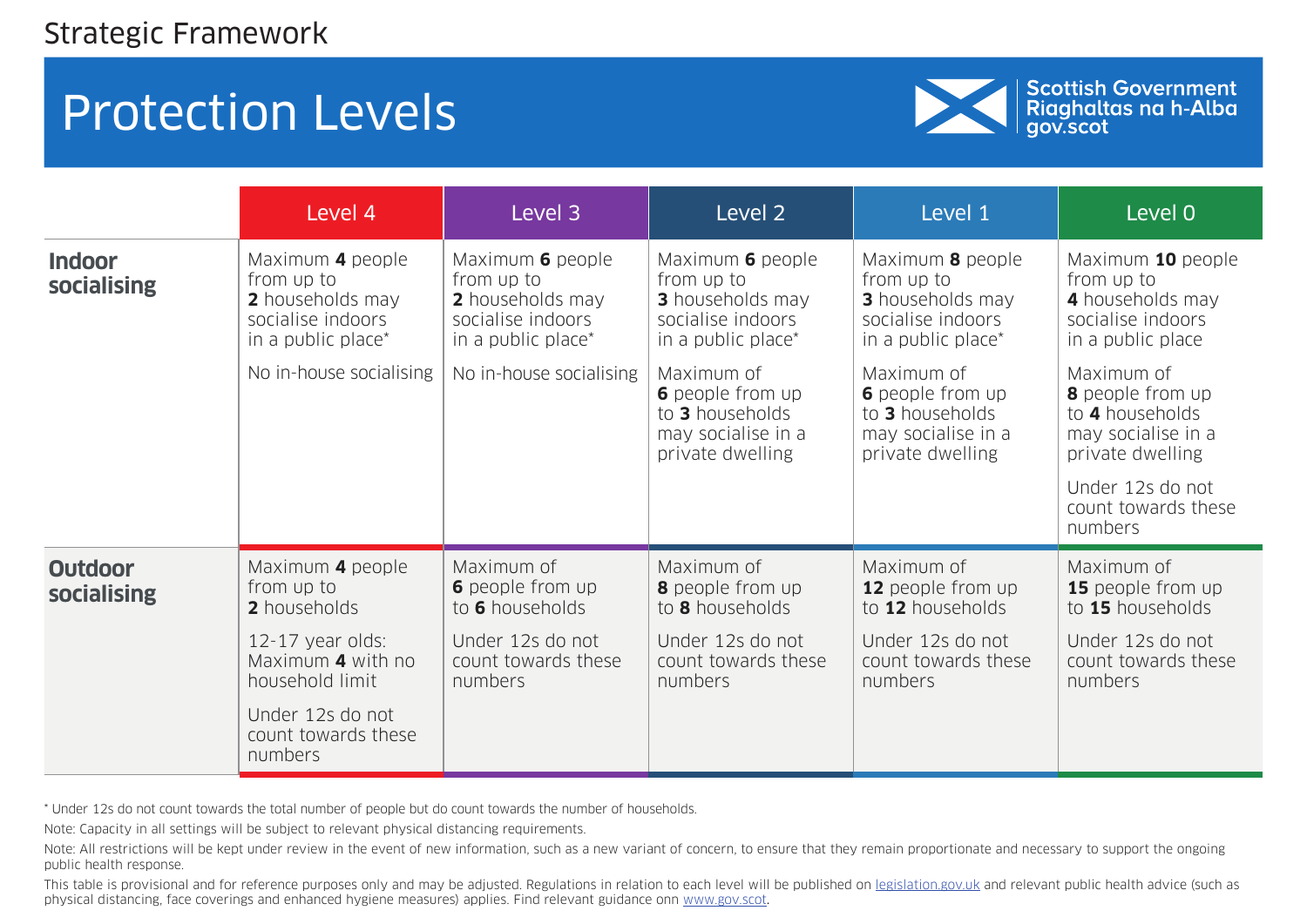

Scottish Government<br>Riaghaltas na h-Alba<br>gov.scot

|                  | Level 4                                                                        | Level 3                                                                        | Level 2                                                                                                                          | Level 1                                                                                                                          | Level 0                                                                                                                          |
|------------------|--------------------------------------------------------------------------------|--------------------------------------------------------------------------------|----------------------------------------------------------------------------------------------------------------------------------|----------------------------------------------------------------------------------------------------------------------------------|----------------------------------------------------------------------------------------------------------------------------------|
| <b>Travel</b>    | No travel to or from<br>a Level 4 area except<br>for a permitted<br>reason* ** | No travel to or from<br>a Level 3 area except<br>for a permitted<br>reason* ** | Unrestricted travel<br>to all Levels 0-2<br>areas; must not enter<br>a Level 3 or 4 area<br>unless for a permitted<br>reason* ** | Unrestricted travel<br>to all Levels 0-2<br>areas; must not enter<br>a Level 3 or 4 area<br>unless for a permitted<br>reason* ** | Unrestricted travel<br>to all Levels 0-2<br>areas; must not enter<br>a Level 3 or 4 area<br>unless for a permitted<br>reason* ** |
| <b>Transport</b> | Active travel (walk,                                                           | Active travel (walk,                                                           | Active travel (walk,                                                                                                             | Active travel (walk,                                                                                                             | Active travel (walk,                                                                                                             |
|                  | run, cycle, wheel)                                                             | run, cycle, wheel)                                                             | run, cycle, wheel)                                                                                                               | run, cycle, wheel)                                                                                                               | run, cycle, wheel)                                                                                                               |
|                  | where possible                                                                 | where possible                                                                 | where possible                                                                                                                   | where possible                                                                                                                   | where possible                                                                                                                   |
|                  | Avoid car sharing                                                              | Avoid car sharing                                                              | Avoid car sharing                                                                                                                | Avoid car sharing                                                                                                                | Avoid car sharing                                                                                                                |
|                  | with people outside                                                            | with people outside                                                            | with people outside                                                                                                              | with people outside                                                                                                              | with people outside                                                                                                              |
|                  | extended household                                                             | extended household                                                             | extended household                                                                                                               | extended household                                                                                                               | extended household                                                                                                               |
|                  | wherever possible                                                              | wherever possible                                                              | wherever possible                                                                                                                | wherever possible                                                                                                                | wherever possible                                                                                                                |
|                  | Face coverings                                                                 | Face coverings                                                                 | Face coverings                                                                                                                   | Face coverings                                                                                                                   | Face coverings                                                                                                                   |
|                  | compulsory on public                                                           | compulsory on public                                                           | compulsory on public                                                                                                             | compulsory on public                                                                                                             | compulsory on public                                                                                                             |
|                  | transport                                                                      | transport                                                                      | transport                                                                                                                        | transport                                                                                                                        | transport                                                                                                                        |
|                  | No use of public<br>transport, except for<br>essential purposes                | Due to limited<br>capacity if using public<br>transport plan ahead             |                                                                                                                                  |                                                                                                                                  |                                                                                                                                  |

\* Check the [latest guidance](https://www.gov.scot/publications/coronavirus-covid-19-guidance-on-travel-and-transport/) for permitted reasons for travel.

\*\* Different rules apply for international travel and travel between Scotland and other parts of the Common Travel Area (England, Northern Ireland, Wales, Republic of Ireland, Jersey, Guernsey, Isle of Man). Check the [latest guidance](https://www.gov.scot/publications/coronavirus-covid-19-guidance-on-travel-and-transport/) if you are considering travelling.

Note: Capacity in all settings will be subject to relevant physical distancing requirements.

Note: All restrictions will be kept under review in the event of new information, such as a new variant of concern, to ensure that they remain proportionate and necessary to support the ongoing public health response.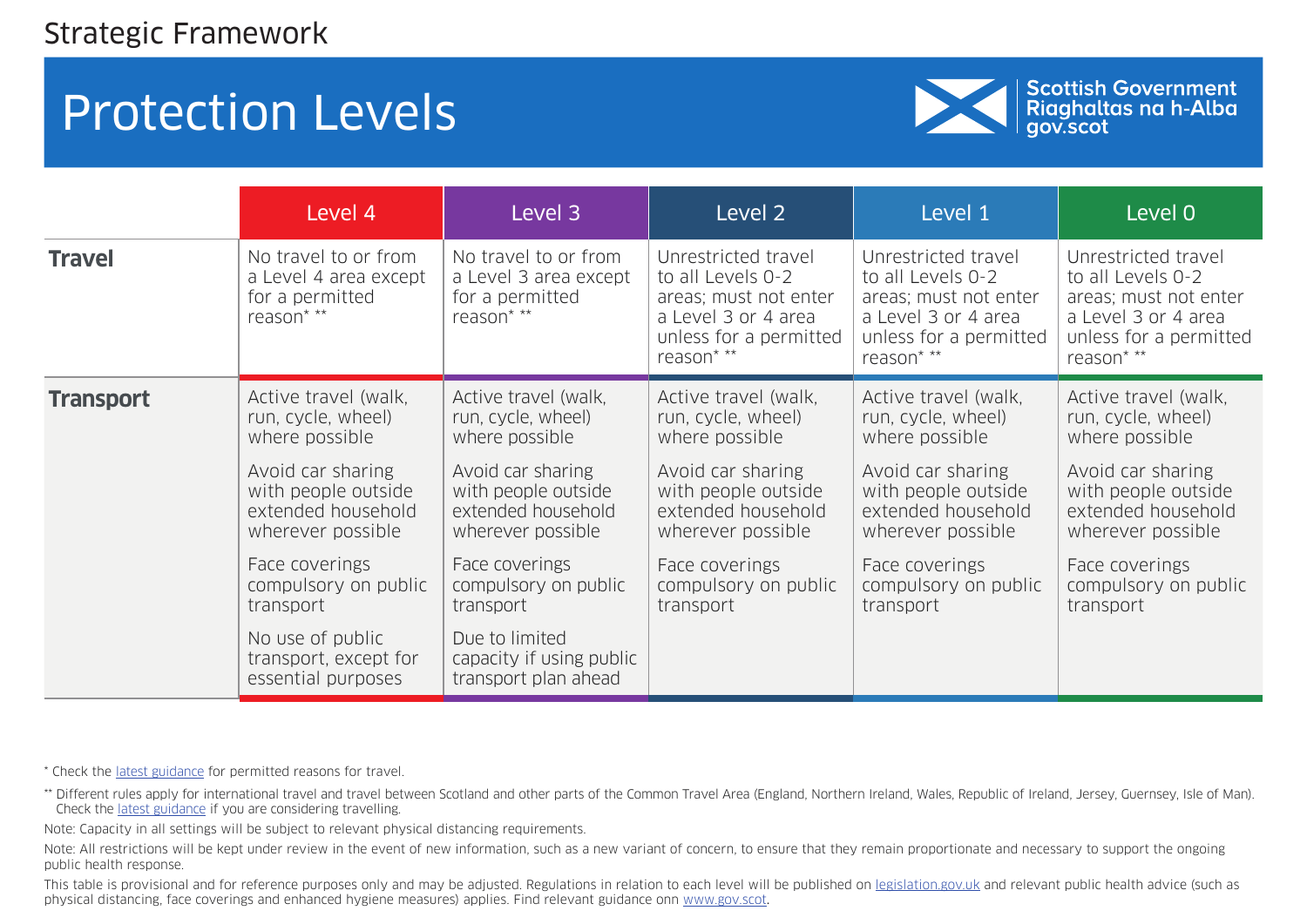

Scottish Government<br>Riaghaltas na h-Alba<br>gov.scot

|                                            | Level 4                                                                                                                                                            | Level 3                                                                                                                                          | Level 2                                                                                                                                          | Level 1                                                                                                                                          | Level 0                                                                                                                                          |
|--------------------------------------------|--------------------------------------------------------------------------------------------------------------------------------------------------------------------|--------------------------------------------------------------------------------------------------------------------------------------------------|--------------------------------------------------------------------------------------------------------------------------------------------------|--------------------------------------------------------------------------------------------------------------------------------------------------|--------------------------------------------------------------------------------------------------------------------------------------------------|
| <b>Childcare</b>                           | Nurseries.<br>childminders and<br>regulated school age<br>childcare providers<br>open<br>Only essential<br>informal childcare<br>(family and friends)<br>permitted | Nurseries,<br>childminders and<br>regulated school age<br>childcare providers<br>open<br>Informal childcare<br>(family and friends)<br>permitted | Nurseries,<br>childminders and<br>regulated school age<br>childcare providers<br>open<br>Informal childcare<br>(family and friends)<br>permitted | Nurseries.<br>childminders and<br>regulated school age<br>childcare providers<br>open<br>Informal childcare<br>(family and friends)<br>permitted | Nurseries.<br>childminders and<br>regulated school age<br>childcare providers<br>open<br>Informal childcare<br>(family and friends)<br>permitted |
| <b>Children's</b><br>activities            | Permitted subject to<br>guidance                                                                                                                                   | Permitted subject to<br>guidance                                                                                                                 | Permitted subject to<br>guidance                                                                                                                 | Permitted subject to<br>guidance                                                                                                                 | Permitted subject to<br>guidance                                                                                                                 |
| <b>Schools</b>                             | <b>Open</b>                                                                                                                                                        | <b>Open</b>                                                                                                                                      | <b>Open</b>                                                                                                                                      | <b>Open</b>                                                                                                                                      | <b>Open</b>                                                                                                                                      |
| <b>Colleges and</b><br><b>Universities</b> | Restricted blended                                                                                                                                                 | Restricted blended                                                                                                                               | <b>Blended</b>                                                                                                                                   | <b>Blended</b>                                                                                                                                   | <b>Blended</b>                                                                                                                                   |

Note: Capacity in all settings will be subject to relevant physical distancing requirements.

Note: All restrictions will be kept under review in the event of new information, such as a new variant of concern, to ensure that they remain proportionate and necessary to support the ongoing public health response.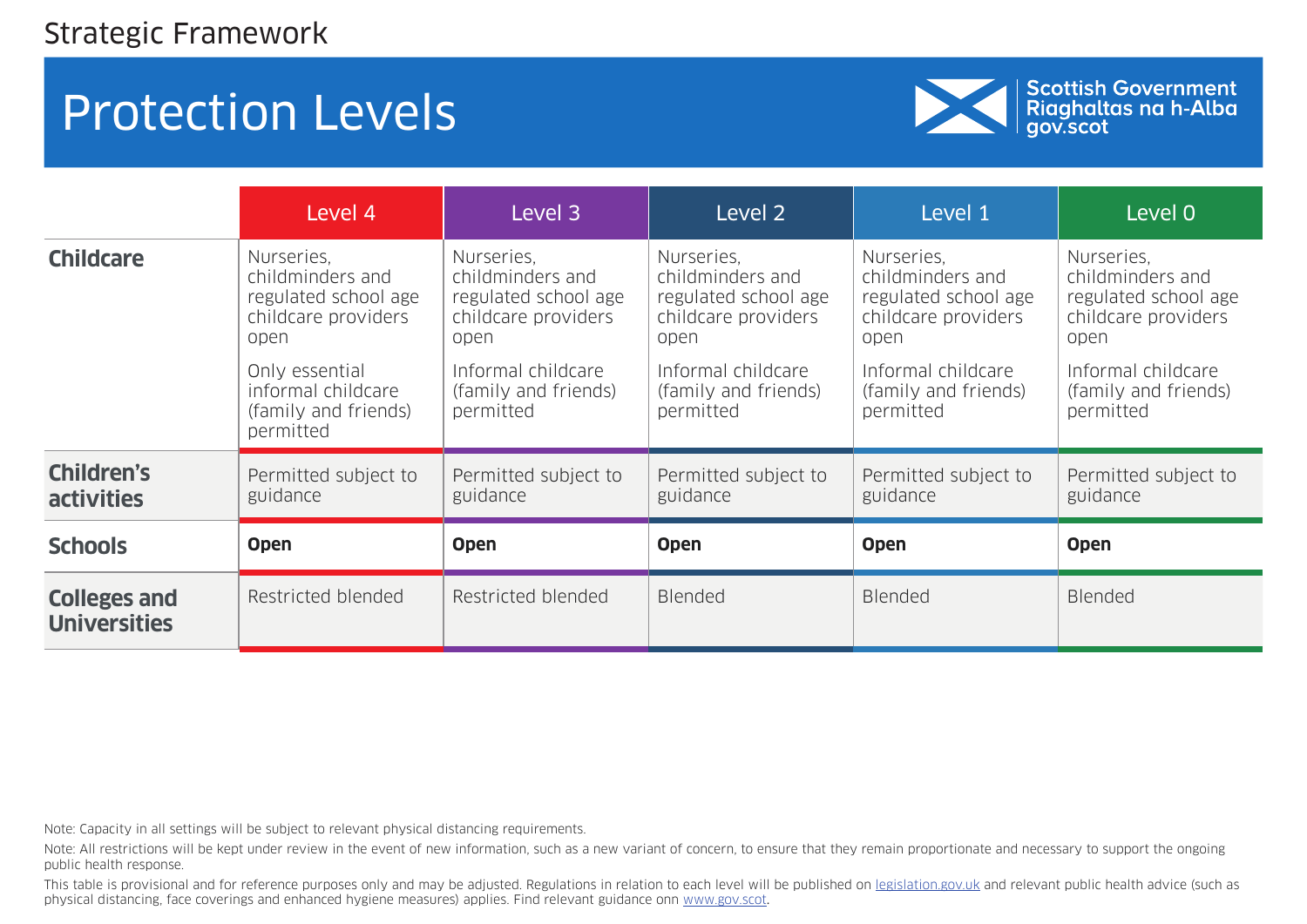

| Scottish Government<br>| Riaghaltas na h-Alba<br>| gov.scot

|                                                                | Level 4                                                                                                   | Level 3                                                                                                                                                                                  | Level 2                                                                                                                                                                       | Level 1                                                                                                                                 | Level 0                                                                                                                                                     |
|----------------------------------------------------------------|-----------------------------------------------------------------------------------------------------------|------------------------------------------------------------------------------------------------------------------------------------------------------------------------------------------|-------------------------------------------------------------------------------------------------------------------------------------------------------------------------------|-----------------------------------------------------------------------------------------------------------------------------------------|-------------------------------------------------------------------------------------------------------------------------------------------------------------|
| <b>Hospitality</b><br>(e.g. bars,<br>restaurants<br>and cafes) | Closed                                                                                                    | Outdoors: alcohol<br>permitted - local<br>licensing laws apply<br>Indoors: alcohol<br>not permitted -<br>closed 20:00<br>Indoors $(6/2)$ or<br>outdoors (6/6)<br>socialising rules apply | Outdoors: local<br>licensing laws apply<br>Indoors: alcohol<br>permitted, 2 hour<br>slots - closed $22:30$<br>Indoors $(6/3)$ or<br>outdoors (8/8)<br>socialising rules apply | Outdoors: local<br>licensing laws apply<br>Indoors: Closed 23:00<br>Indoors $(8/3)$ or<br>outdoors $(12/12)$<br>socialising rules apply | Indoors and Outdoors<br>- closed midnight<br>Indoors $(10/4)$ or<br>outdoors $(15/15)$<br>socialising rules apply<br>Airport airside can<br>open from 04:00 |
| Food to go/<br><b>Takeaways</b>                                | <b>Open</b> - doorway/<br>hatch collection or<br>deliveries only                                          | <b>Open</b>                                                                                                                                                                              | <b>Open</b>                                                                                                                                                                   | <b>Open</b>                                                                                                                             | <b>Open</b>                                                                                                                                                 |
| <b>Shopping</b>                                                | Essential retail<br>Shop alone where<br>possible<br>Expanded list of<br>essential retailers*<br>permitted | <b>Open</b>                                                                                                                                                                              | <b>Open</b>                                                                                                                                                                   | <b>Open</b>                                                                                                                             | <b>Open</b>                                                                                                                                                 |

\* This is a temporary measures to manage the transition from Level 4 to Level 3. Non-essential click and collect, baby and mobility/independent living equipment shops, key cutting and electrical repair services, garden centres/plant nurseries, homeware stores and vehicle showrooms (by appointment only) permitted to re-open on 5 April.

Note: Capacity in all settings will be subject to relevant physical distancing requirements.

Note: All restrictions will be kept under review in the event of new information, such as a new variant of concern, to ensure that they remain proportionate and necessary to support the ongoing public health response.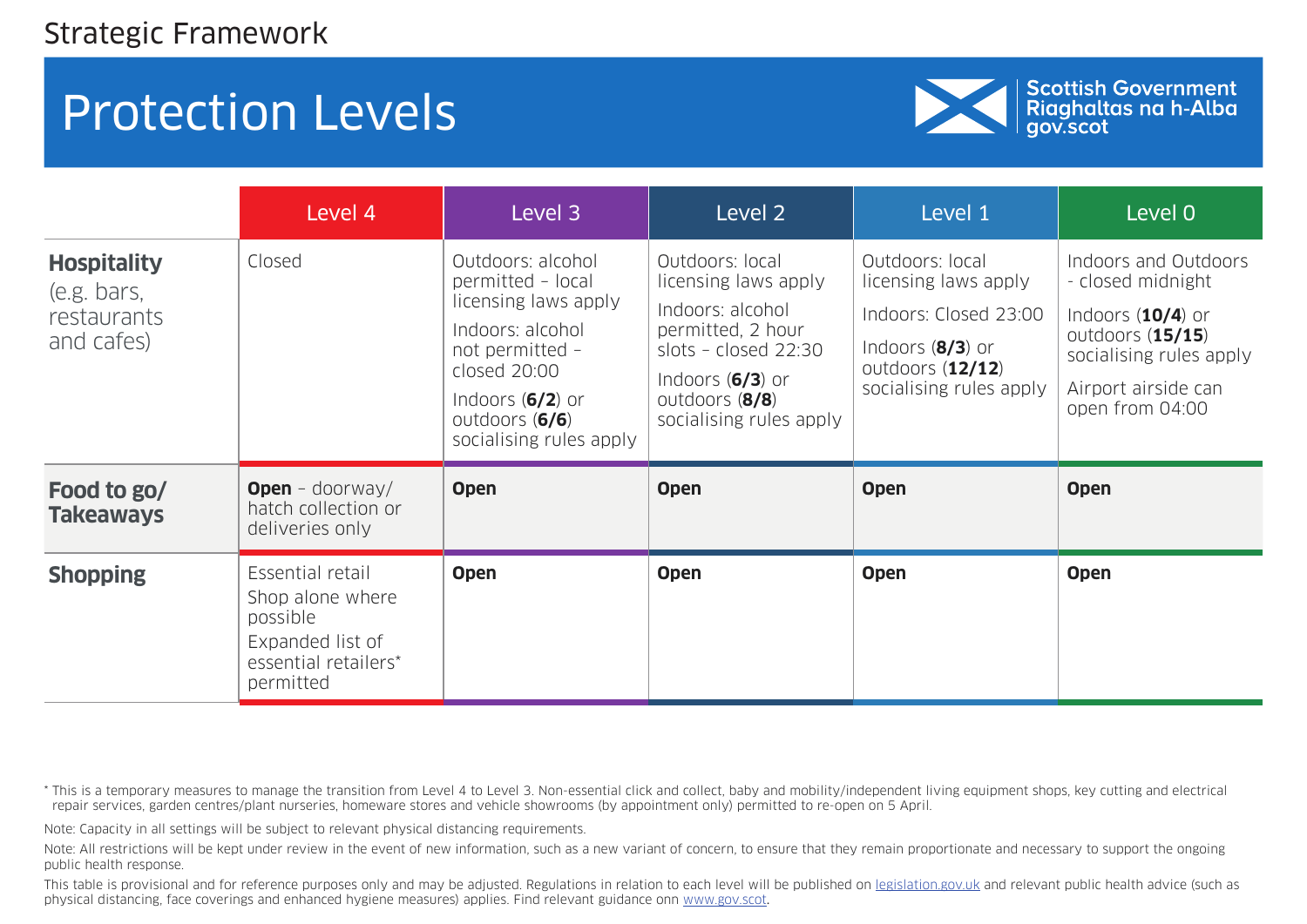

Scottish Government<br>Riaghaltas na h-Alba<br>gov.scot

|                                         | Level 4                                                                                                                                                                                                                                                                                                                                                                                                        | Level 3                                                                                                                                                                                                                                                       | Level 2                                                                      | Level 1                                                                      | Level 0       |
|-----------------------------------------|----------------------------------------------------------------------------------------------------------------------------------------------------------------------------------------------------------------------------------------------------------------------------------------------------------------------------------------------------------------------------------------------------------------|---------------------------------------------------------------------------------------------------------------------------------------------------------------------------------------------------------------------------------------------------------------|------------------------------------------------------------------------------|------------------------------------------------------------------------------|---------------|
| <b>Close contact</b><br><b>services</b> | <b>Hairdressers</b><br>and barbers <sup>*</sup> (by<br>appointment only;<br>not mobile services)                                                                                                                                                                                                                                                                                                               | <b>Open</b> - including<br>mobile close contact<br>services                                                                                                                                                                                                   | <b>Open</b>                                                                  | <b>Open</b>                                                                  | <b>Open</b>   |
| <b>Sport and</b><br>exercise            | Adult organised<br>outdoor non-contact<br>sport and group<br>exercise up to<br>15 people<br>12-17 year old<br>outdoor organised<br>contact sport and<br>group exercise up to<br><b>15</b> people <sup><math>*</math></sup><br>U12s organised<br>outdoor contact sport<br>and group exercise<br>Indoors sports<br>facilities and snow<br>sports centres closed<br>Professional sport<br>permitted at all levels | Indoors: gyms and<br>indoor sports facilities<br>including swimming<br>pools and leisure<br>centres open for<br>individual exercise<br>(group activity<br>permitted for under<br>18s)<br>Outdoors: All<br>organised activity<br>except adult contact<br>sport | All organised activity<br>permitted except<br>adult indoor contact<br>sports | All organised activity<br>permitted except<br>adult indoor contact<br>sports | All permitted |

\* This is a temporary measures to manage the transition from Level 4 to Level 3.

Note: Capacity in all settings will be subject to relevant physical distancing requirements.

Note: All restrictions will be kept under review in the event of new information, such as a new variant of concern, to ensure that they remain proportionate and necessary to support the ongoing public health response.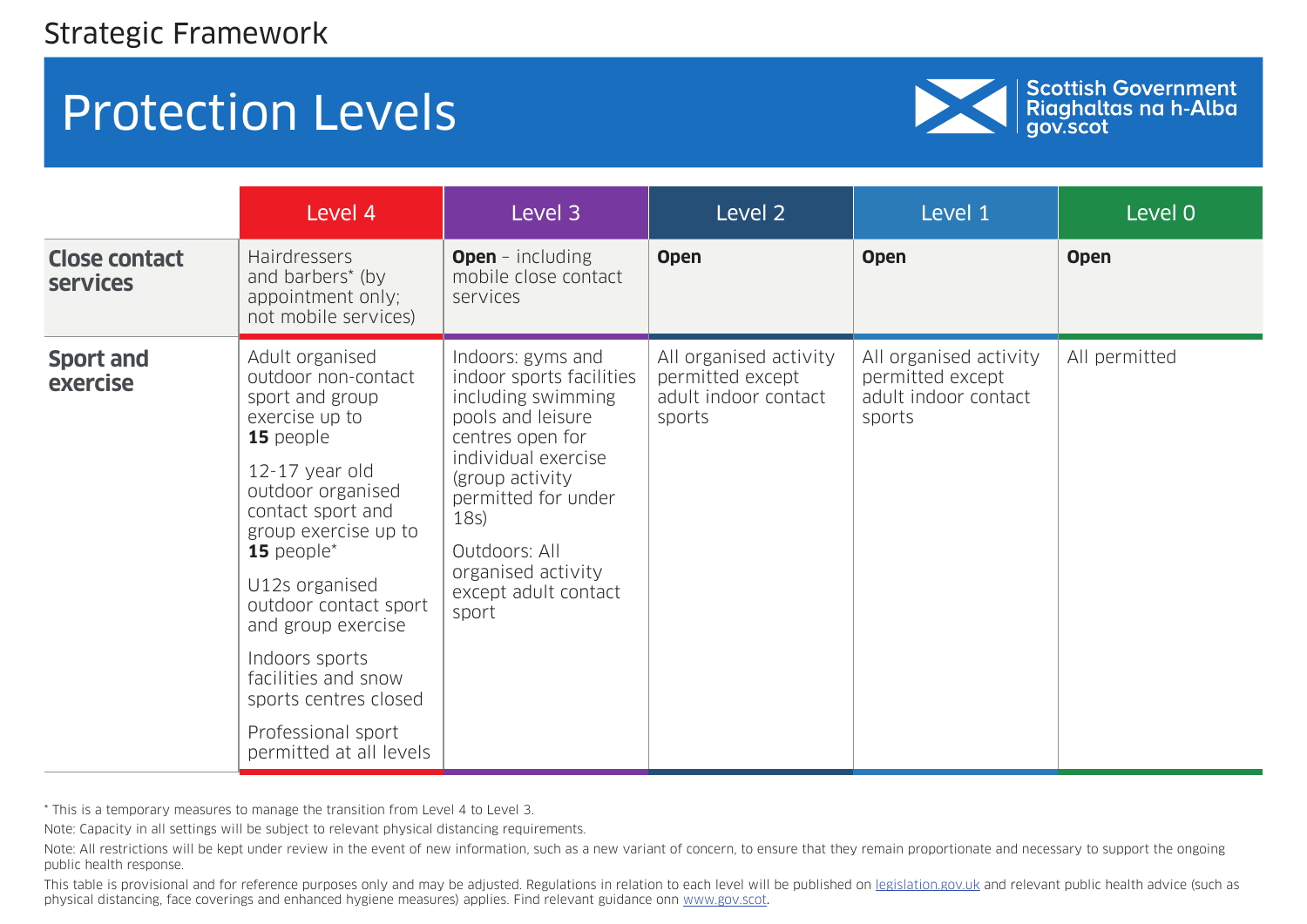

Scottish Government<br>Riaghaltas na h-Alba<br>gov.scot

|                                                  | Level 4                                              | Level 3                                                    | Level 2                                                    | Level 1                                                    | Level 0                                                    |
|--------------------------------------------------|------------------------------------------------------|------------------------------------------------------------|------------------------------------------------------------|------------------------------------------------------------|------------------------------------------------------------|
| In-home work<br>(e.g. repairs and<br>decoration) | Essential maintenance,<br>upkeep or repairs only     | Permitted                                                  | Permitted                                                  | Permitted                                                  | Permitted                                                  |
| <b>House moves</b>                               | Recommended to<br>postpone, if possible              | Permitted                                                  | Permitted                                                  | Permitted                                                  | Permitted                                                  |
| <b>Tourist</b><br><b>Accommodation</b>           | Essential only,<br>e.g. work-related<br>(no tourism) | <b>Open</b> (must follow<br>in-house socialising<br>rules) | <b>Open</b> (must follow<br>in-house socialising<br>rules) | <b>Open</b> (must follow<br>in-house socialising<br>rules) | <b>Open</b> (must follow<br>in-house socialising<br>rules) |

Note: Capacity in all settings will be subject to relevant physical distancing requirements.

Note: All restrictions will be kept under review in the event of new information, such as a new variant of concern, to ensure that they remain proportionate and necessary to support the ongoing public health response.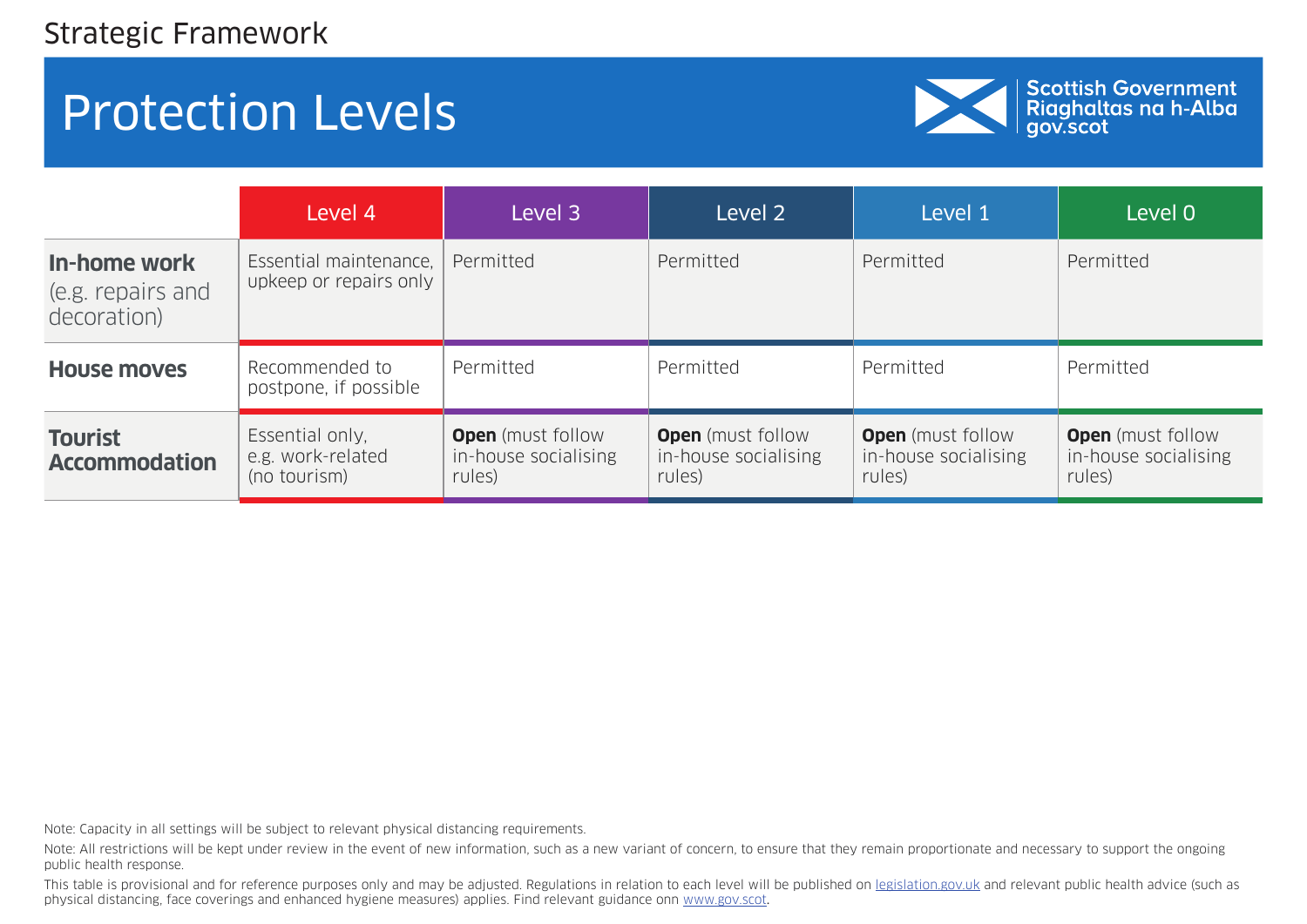

Scottish Government<br>Riaghaltas na h-Alba<br>gov.scot

|                                      | Level 4       | Level 3     | Level 2                                                                                                                                                                                                                                                                                                                                          | Level 1                                                                                                                                                                      | Level 0                                                                             |
|--------------------------------------|---------------|-------------|--------------------------------------------------------------------------------------------------------------------------------------------------------------------------------------------------------------------------------------------------------------------------------------------------------------------------------------------------|------------------------------------------------------------------------------------------------------------------------------------------------------------------------------|-------------------------------------------------------------------------------------|
| Leisure and<br>entertainment         | Closed        | Closed      | <b>Open</b> cinemas,<br>theatres, concert<br>halls, music venues,<br>comedy clubs,<br>amusement arcades,<br>bingo halls, casinos,<br>snooker/pool halls,<br>bowling alleys,<br>funfairs<br>Outdoor organised<br>adult non-professional<br>performing arts<br>activities permitted<br>Closed: soft play,<br>nightclubs and adult<br>entertainment | All <b>open</b> , with the<br>exception of adult<br>entertainment and<br>nightclubs<br>Indoor organised<br>adult non-professional<br>performing arts<br>activities permitted | All <b>open</b> , with the<br>exception of adult<br>entertainment and<br>nightclubs |
| <b>Visitor</b><br><b>Attractions</b> | Outdoors only | <b>Open</b> | <b>Open</b>                                                                                                                                                                                                                                                                                                                                      | <b>Open</b>                                                                                                                                                                  | <b>Open</b>                                                                         |

Note: Capacity in all settings will be subject to relevant physical distancing requirements.

Note: All restrictions will be kept under review in the event of new information, such as a new variant of concern, to ensure that they remain proportionate and necessary to support the ongoing public health response.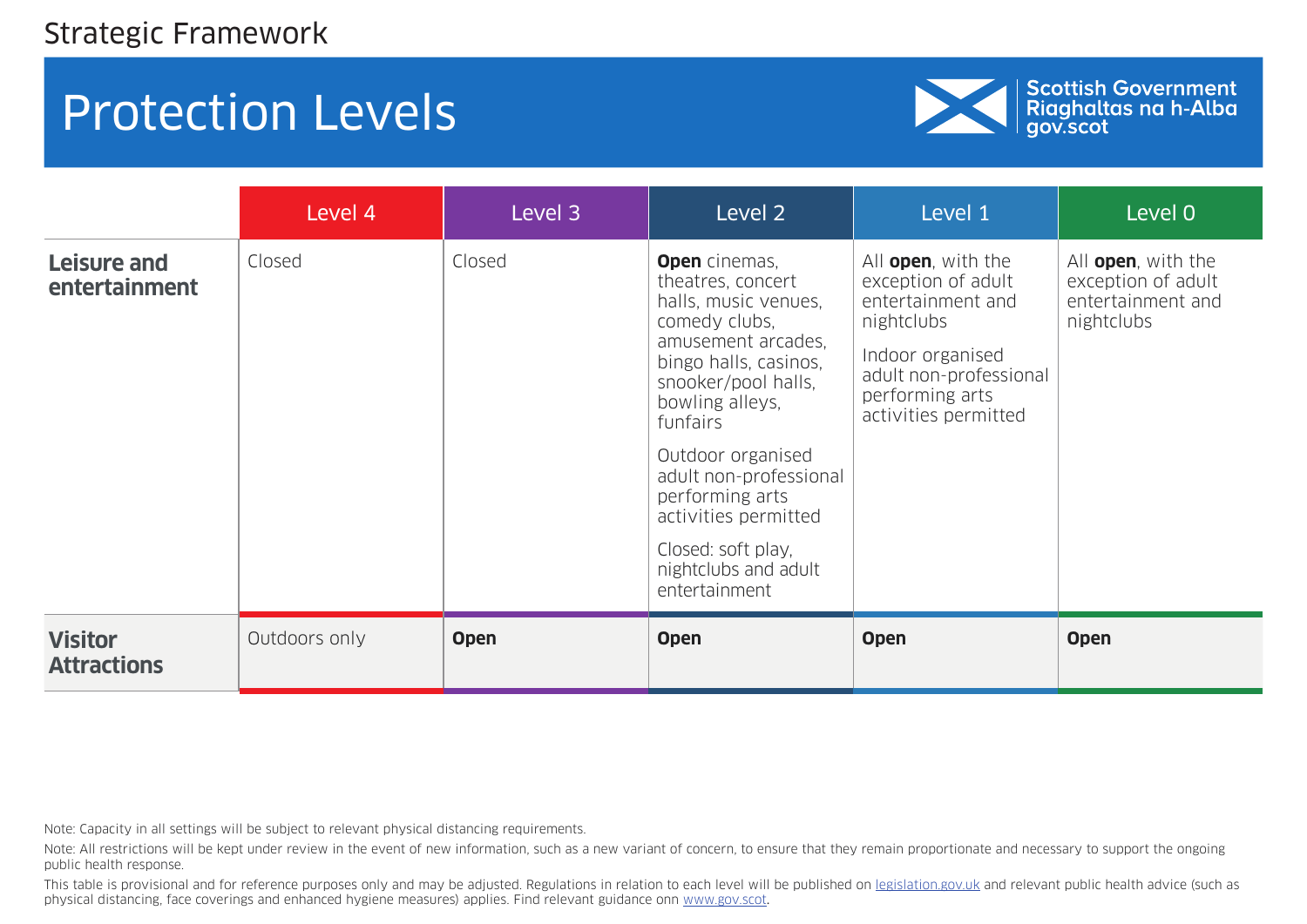

Scottish Government<br>Riaghaltas na h-Alba<br>gov.scot

|                                              | Level 4                                                                                                                | Level 3                                                                                                                | Level <sub>2</sub>                                                                                                     | Level 1                                                                                                                | Level 0                                                                                           |
|----------------------------------------------|------------------------------------------------------------------------------------------------------------------------|------------------------------------------------------------------------------------------------------------------------|------------------------------------------------------------------------------------------------------------------------|------------------------------------------------------------------------------------------------------------------------|---------------------------------------------------------------------------------------------------|
| <b>Stadia</b><br>and Events                  | Closed                                                                                                                 | Closed with the<br>exception of drive in<br>events                                                                     | Maximum capacities*<br>Indoors: 100<br>Outdoors seated: 500<br>Outdoors<br>free-standing: 250                          | Maximum capacities*<br>Indoors: 200<br>Outdoors seated: 1,000<br><b>Outdoors</b><br>free-standing: 500                 | Maximum capacities*<br>Indoors: 400<br>Outdoors seated: 2,000<br>Outdoors<br>free-standing: 1,000 |
| <b>Going to</b><br>work/working<br>from home | Work from home<br>where possible                                                                                       | Work from home<br>where possible                                                                                       | Work from home<br>where possible                                                                                       | Work from home<br>where possible                                                                                       | Work from home<br>where possible                                                                  |
| <b>Visits - Hospitals</b>                    | Recommended that<br>only essential visits<br>take place at present                                                     | Recommended family<br>support from at least<br>1 visitor** per patient                                                 | Recommended family<br>support from at least<br>1 visitor** per patient                                                 | Recommended family<br>support from at least<br>2 visitors** per patient                                                | <b>Open</b> subject to local<br>health protection<br>advice                                       |
| Visits $-$<br><b>Care Homes</b>              | Recommended<br>minimum of 2 indoor<br>visits per week, one<br>person*** at a time.<br>Essential visits at all<br>times | Recommended<br>minimum of 2 indoor<br>visits per week, one<br>person*** at a time.<br>Essential visits at all<br>times | Recommended<br>minimum of 2 indoor<br>visits per week, one<br>person*** at a time.<br>Essential visits at all<br>times | Recommended<br>minimum of 2 indoor<br>visits per week, one<br>person*** at a time.<br>Essential visits at all<br>times | <b>Open</b> subject to local<br>health protection<br>advice                                       |

\* Higher capacities can be agreed through local authority/Scottish Government

\*\* Additional visitors above the minimum at the discretion of hospital management.

\*\*\* Additional visits above the minimum are at the discretion of individual care homes.

Note: Capacity in all settings will be subject to relevant physical distancing requirements.

Note: All restrictions will be kept under review in the event of new information, such as a new variant of concern, to ensure that they remain proportionate and necessary to support the ongoing public health response.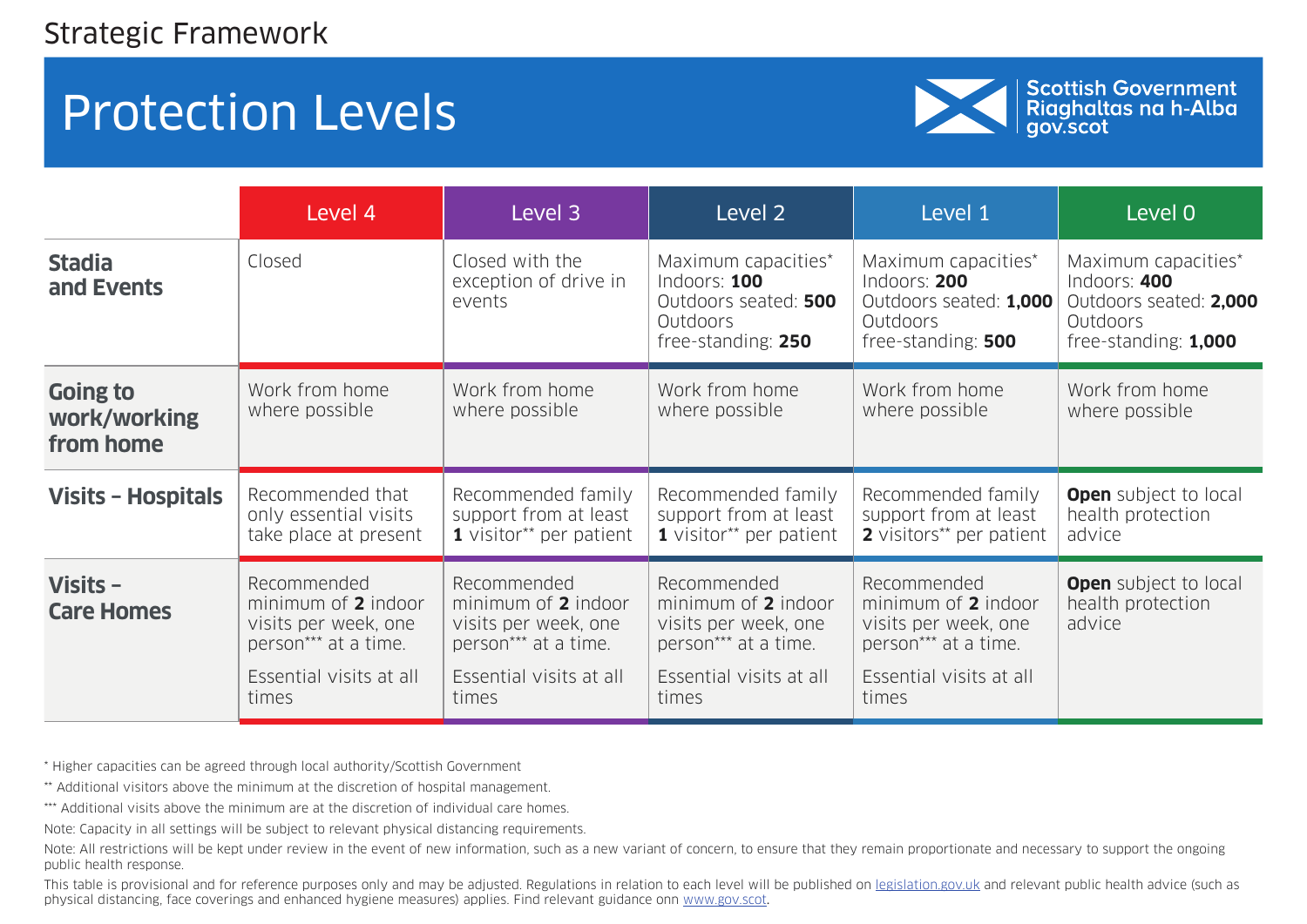

Scottish Government<br>Riaghaltas na h-Alba<br>gov.scot

|                                       | Level 4                                                                                                                                           | Level 3                                                                               | Level 2                                                                               | Level 1                                                                                  | Level 0                                                                                |
|---------------------------------------|---------------------------------------------------------------------------------------------------------------------------------------------------|---------------------------------------------------------------------------------------|---------------------------------------------------------------------------------------|------------------------------------------------------------------------------------------|----------------------------------------------------------------------------------------|
| <b>Life Events</b><br>(e.g. weddings, | Weddings/Civil<br>Partnerships** - 20                                                                                                             | Weddings/Civil<br>Partnerships - 50                                                   | Weddings/Civil<br>Partnerships - 50                                                   | Weddings/Civil<br>Partnerships - 100                                                     | Weddings/Civil<br>Partnerships - 200                                                   |
| funerals)                             | Funerals $-20$                                                                                                                                    | Funerals $-50$                                                                        | Funerals $-50$                                                                        | Funerals - 100                                                                           | Funerals - 200                                                                         |
|                                       | No post-funeral or<br>wedding receptions                                                                                                          | Post-funeral/wedding<br>receptions permitted<br>$-$ maximum 50<br>(alcohol permitted) | Post-funeral/wedding<br>receptions permitted<br>$-$ maximum 50<br>(alcohol permitted) | Post-funeral/wedding<br>receptions permitted<br>$-$ maximum $100$<br>(alcohol permitted) | Post-funeral/wedding<br>receptions permitted<br>$-$ maximum 200<br>(alcohol permitted) |
| <b>Places of</b><br><b>Worship</b>    | Open <sup>*</sup>                                                                                                                                 | <b>Open</b>                                                                           | <b>Open</b>                                                                           | <b>Open</b>                                                                              | <b>Open</b>                                                                            |
| <b>Public Buildings</b>               | Closed with the<br>exception of: libraries,<br>community centres,<br>court and tribunual<br>buildings - for limited<br>essential services<br>only | <b>Open</b>                                                                           | <b>Open</b>                                                                           | <b>Open</b>                                                                              | <b>Open</b>                                                                            |
| <b>Public Services</b>                | Essential face-to-face<br>services only                                                                                                           | Essential face-to-face<br>services only                                               | May resume<br>face-to-face services                                                   | <b>Open</b>                                                                              | <b>Open</b>                                                                            |

\* Maximum capacity of 50 until 26 April.

\*\* 5 (6 if an interpreter is required) until 26 April.

Note: Capacity in all settings will be subject to relevant physical distancing requirements.

Note: All restrictions will be kept under review in the event of new information, such as a new variant of concern, to ensure that they remain proportionate and necessary to support the ongoing public health response.